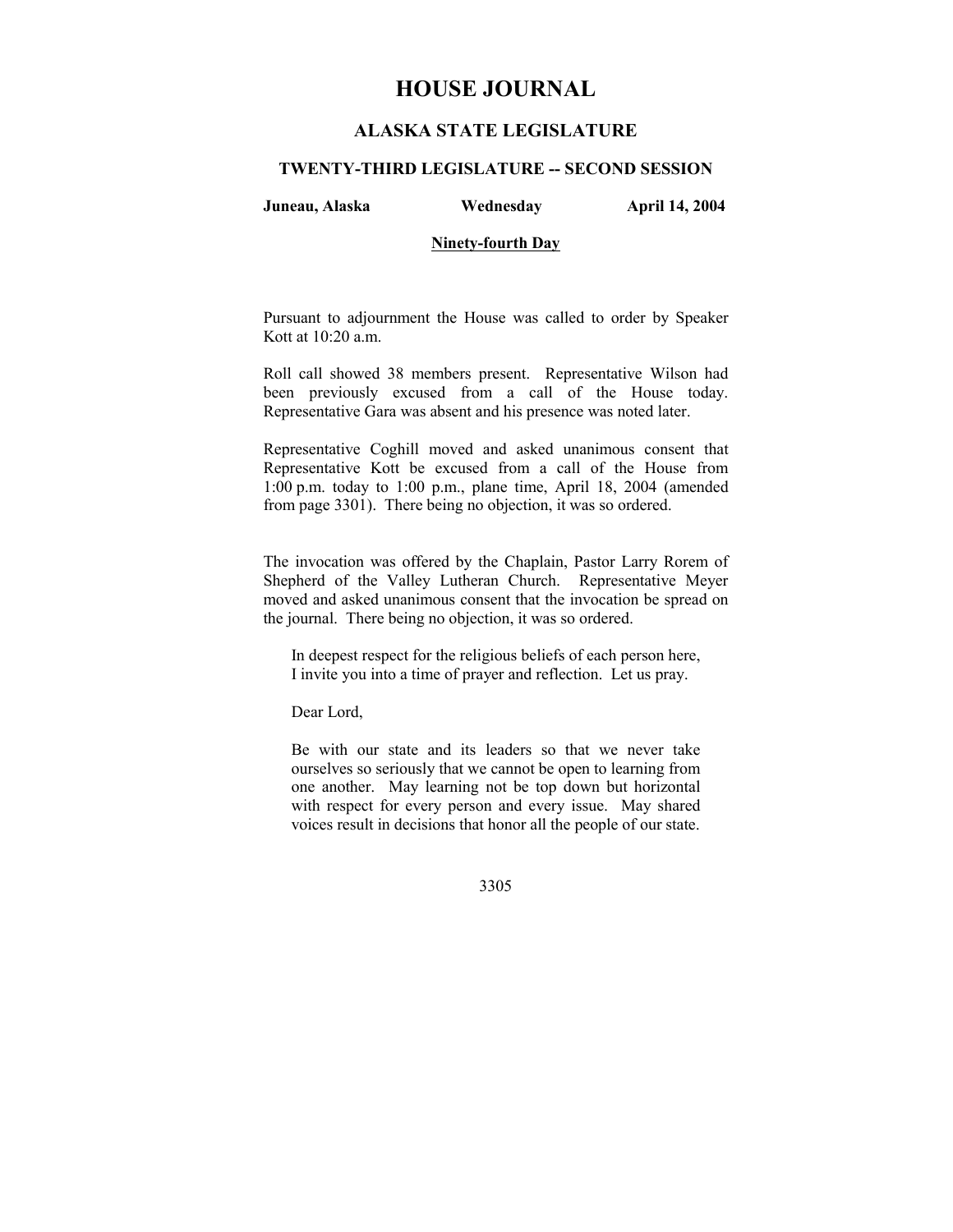We thank You for the gift of laughter and humor that is shared in this room. May good humor be a gift that sensitizes, conciliates, and brings dialogue into the flow of decisionmaking.

May the pressure points of differing priorities, the exposure to diverse opinions, and the time expectations of a hectic pace not take away the need and desire to be in good relationship. Good relationships benefit us all and promote caring leaders.

May dialogue, respect, humor, and good relationships between individuals, branches of government, and the people of our state be cultivated and celebrated through the dedicated efforts of all who are gathered in this room.

In Your Holy Name we pray. Amen.

The Pledge of Allegiance was led by Representative Rokeberg.

## **CERTIFICATION OF THE JOURNAL**

Representative Coghill moved and asked unanimous consent that the journal for the 93rd legislative day be approved as certified by the Chief Clerk. There being no objection, it was so ordered.

## **MESSAGES FROM THE GOVERNOR**

A letter dated April 13, 2004, from Laraine L. Derr, Director, Boards and Commissions, was received stating the Governor has requested the House rescind the confirmation process for the Board of Agriculture and Conservation stating that appointments to this board do not require legislative confirmation. The Speaker referred the appointments to the Resources Committee (page 3074).

## **MESSAGES FROM THE SENATE**

A message dated April 13, 2004, was read stating the Senate has passed the following and it is transmitted for consideration: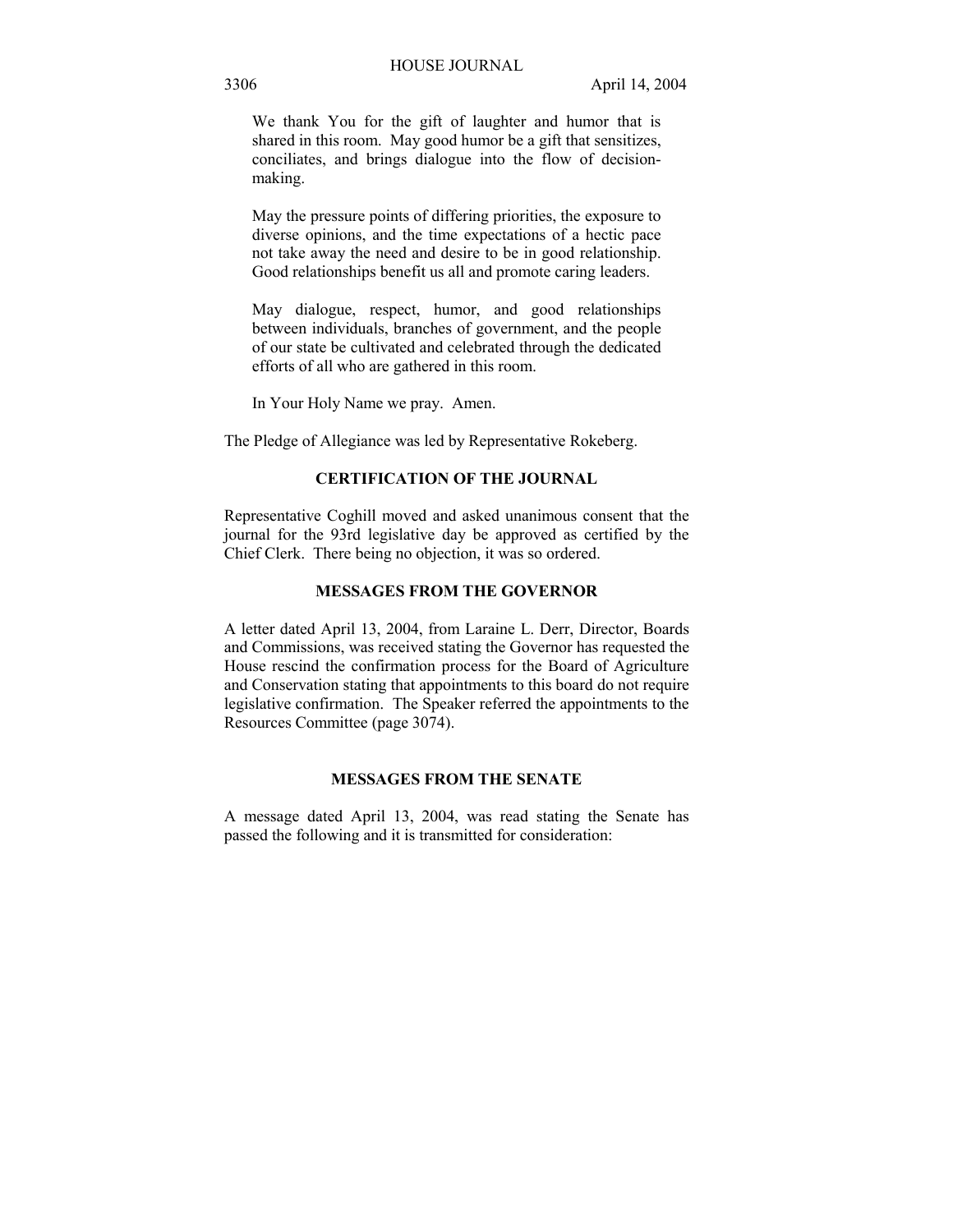## **FIRST READING AND REFERENCE OF SENATE BILLS**

### **SB 338**

CS FOR SENATE BILL NO. 338(STA) by the Senate State Affairs Committee, entitled:

"An Act relating to actionable claims against state employees; and providing for an effective date."

was read the first time and referred to the Judiciary Committee.

## **REPORTS OF STANDING COMMITTEES**

#### **HB 418**

The Finance Committee has considered:

HOUSE BILL NO. 418

"An Act extending the termination date of the Real Estate Commission; and providing for an effective date."

and recommends it be replaced with:

CS FOR HOUSE BILL NO. 418(FIN)

"An Act extending the termination date of the Real Estate Commission; relating to real estate; relating to home inspectors; relating to real estate licensees; and providing for an effective date."

The report was signed by Representatives Harris and Williams, Cochairs, with the following individual recommendations:

Do pass (7): Meyer, Hawker, Chenault, Fate, Foster, Harris, Williams

No recommendation (3): Stoltze, Joule, Croft

The following fiscal note(s) apply to CSHB 418(FIN):

2. Fiscal, Dept. of Community & Economic Development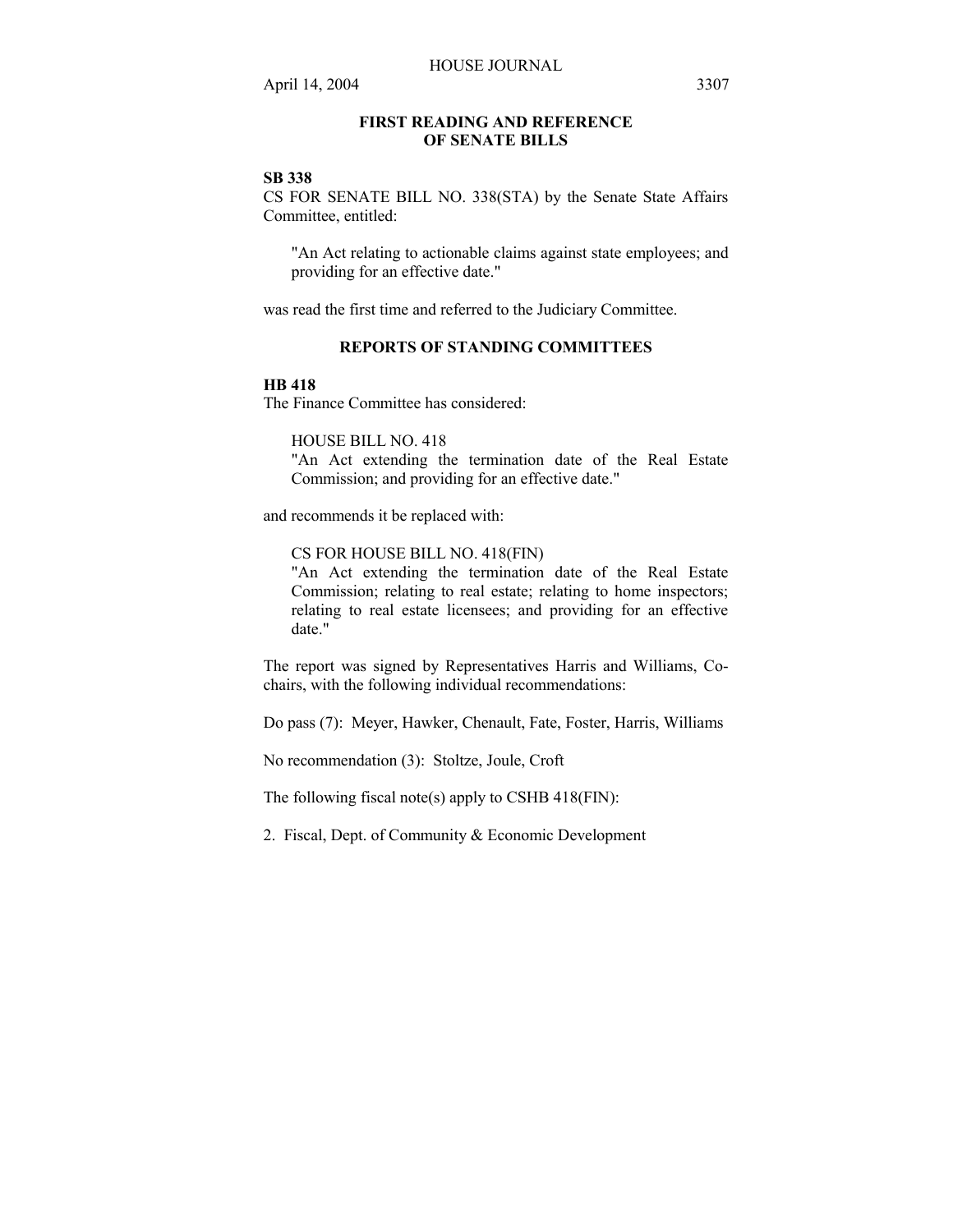HB 418 was referred to the Rules Committee for placement on the calendar.

## **HB 484**

The Finance Committee has considered:

HOUSE BILL NO. 484

"An Act imposing a correctional facility surcharge on persons convicted of a crime under state law, and on persons whose probation is revoked; relating to fees and expenses for interstate transfer of probation or parole; and providing for an effective date."

and recommends it be replaced with:

CS FOR HOUSE BILL NO. 484(JUD) (same title)

The report was signed by Representative Williams, Co-chair, with the following individual recommendations:

Do pass (4): Meyer, Hawker, Foster, Williams

No recommendation (4): Stoltze, Joule, Croft, Chenault

The following fiscal note(s) apply to CSHB 484(JUD):

- 1. Fiscal, Dept. of Law
- 2. Zero, Alaska Court System
- 3. Fiscal, Dept. of Corrections

HB 484 was referred to the Rules Committee for placement on the calendar.

## **HB 490**

The Judiciary Committee has considered:

HOUSE BILL NO. 490

"An Act relating to the release of employment security records, to the admissibility of determinations and decisions regarding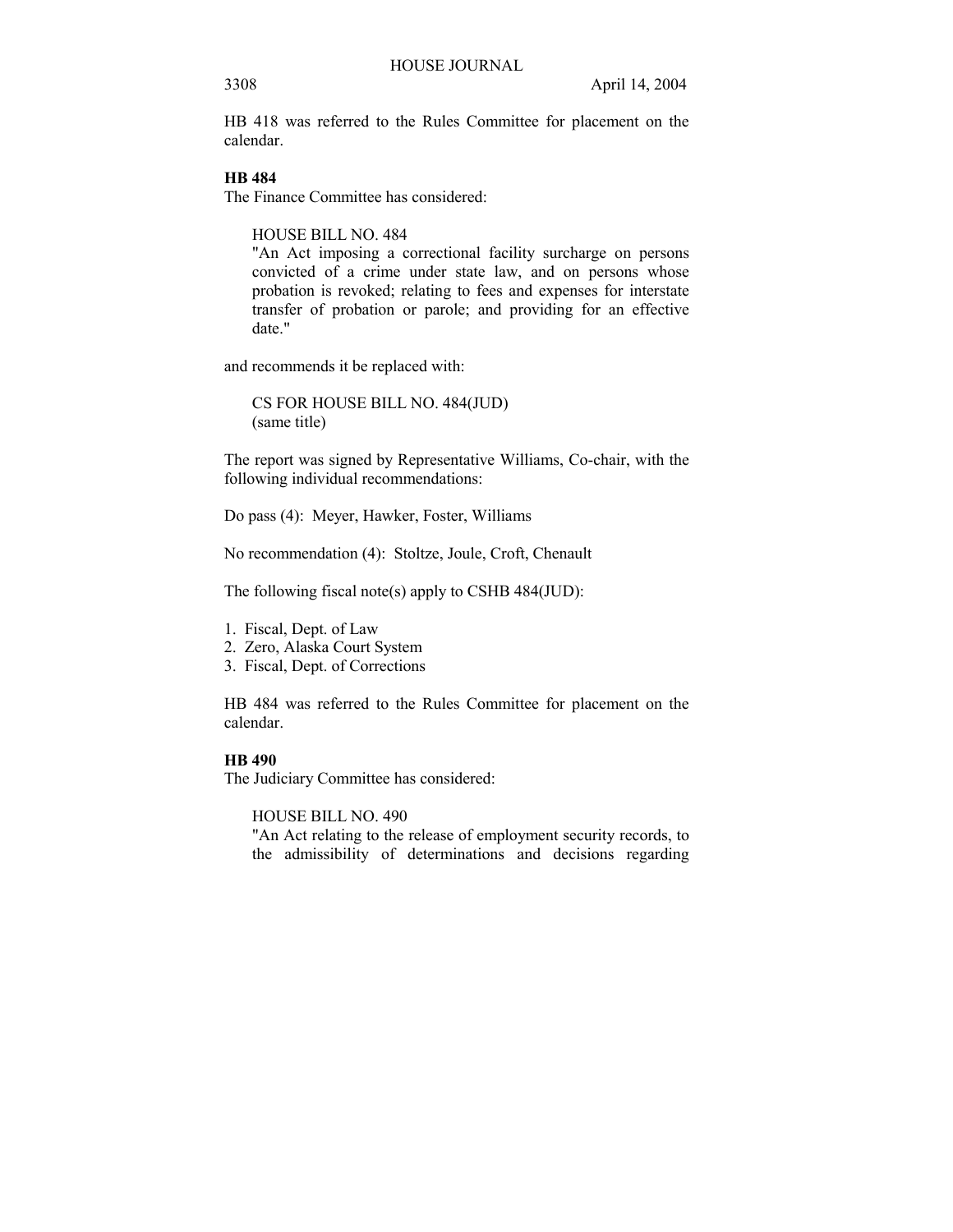unemployment compensation benefits, and to contributions, interest, penalties, and payments under the Alaska Employment Security Act; providing that property under the Alaska Employment Security Act is not subject to the Uniform Unclaimed Property Act; and providing for an effective date."

and recommends it be replaced with:

#### CS FOR HOUSE BILL NO. 490(JUD)

"An Act relating to the release of employment security records, to the binding effect of determinations and decisions regarding unemployment compensation benefits, and to contributions, interest, penalties, and payments under the Alaska Employment Security Act; providing that property under the Alaska Employment Security Act is not subject to the Uniform Unclaimed Property Act; and providing for an effective date."

The report was signed by Representative McGuire, Chair, with the following individual recommendations:

No recommendation (5): Samuels, Holm, Gara, Gruenberg, McGuire

The following fiscal note(s) apply to CSHB 490(JUD):

1. Zero, Dept. of Labor & Workforce Development

HB 490 was referred to the Rules Committee for placement on the calendar.

## **SB 301**

The Finance Committee has considered:

#### CS FOR SENATE BILL NO. 301(FIN)

"An Act relating to the Alaska Pioneers' Home and the Alaska Veterans' Home; relating to eligibility for admission to the Alaska Pioneers' Home and Alaska Veterans' Home; relating to the eligibility of residents for the Alaska Pioneers' Home and the Alaska Veterans' Home for general relief assistance; relating to state veterans' home facilities; making conforming amendments; and providing for an effective date."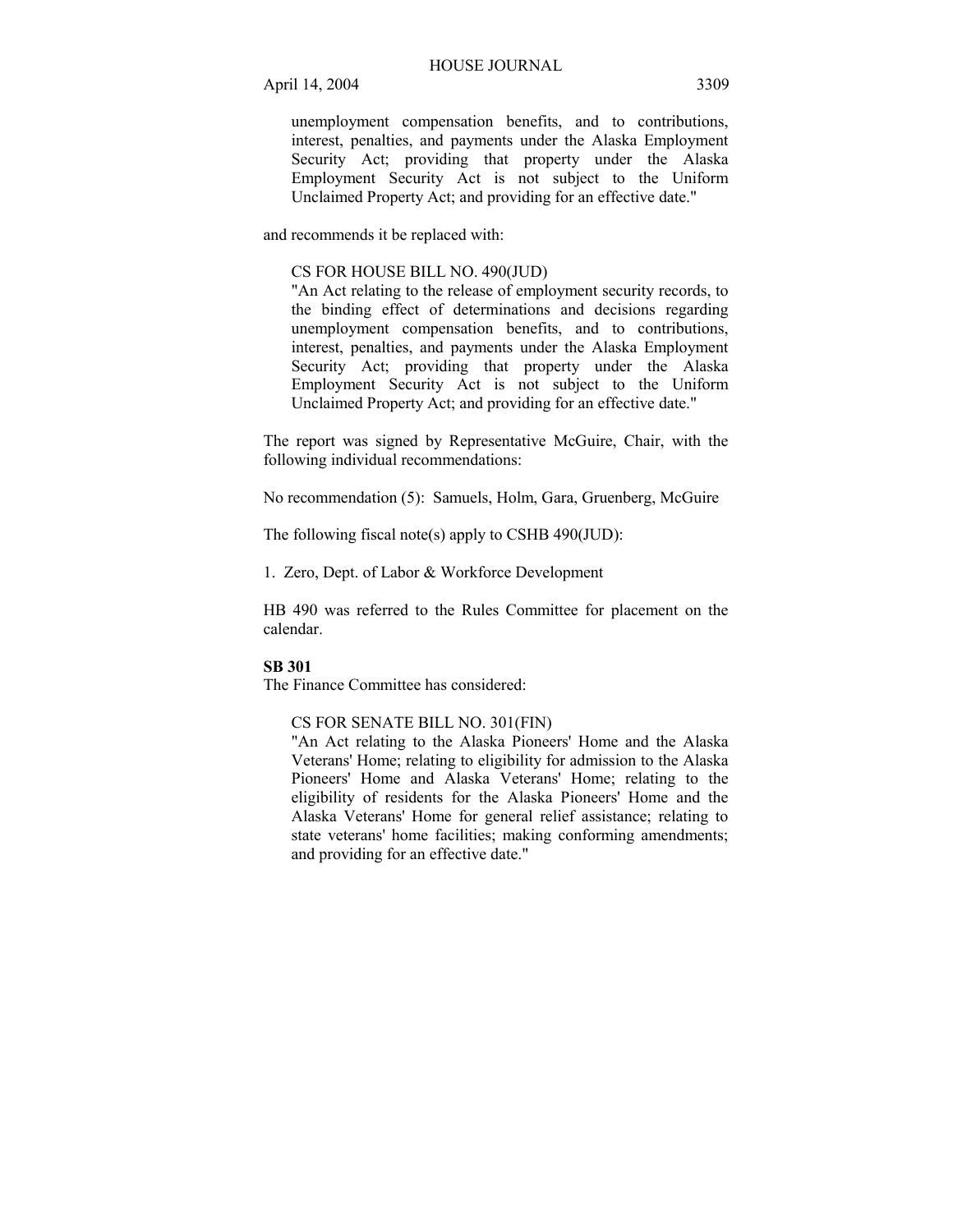and recommends it be replaced with:

HOUSE CS FOR CS FOR SENATE BILL NO. 301(FIN) (same title)

The report was signed by Representatives Harris and Williams, Cochairs, with the following individual recommendations:

Do pass (8): Meyer, Stoltze, Joule, Croft, Foster, Fate, Harris, Williams

The Committee adopted the Senate letter of intent (Senate Journal page 2364).

The following fiscal note(s) apply to HCS CSSB 301(FIN):

1. Fiscal, Dept. of Health & Social Services

CSSB 301(FIN) is on today's calendar.

## **REPORTS OF SPECIAL COMMITTEES**

#### **HB 84**

The House Special Committee on Education has considered:

HOUSE BILL NO. 84 "An Act relating to a curriculum for Alaska history; and providing for an effective date."

and recommends it be replaced with:

CS FOR HOUSE BILL NO. 84(EDU) (same title)

The report was signed by Representative Gatto, Chair, with the following individual recommendations:

Do pass (2): Seaton, Wilson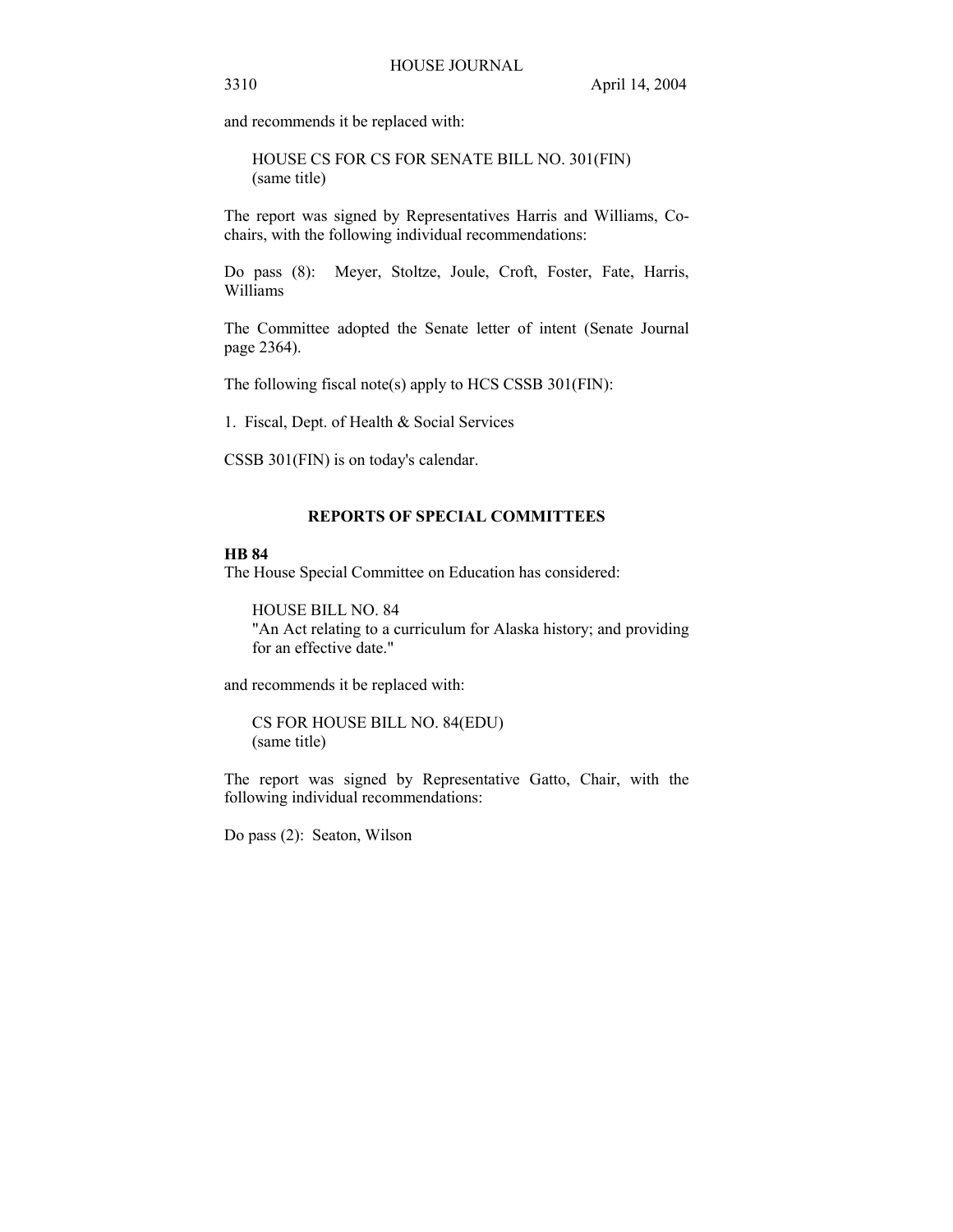No recommendation (2): Wolf, Gatto

Amend (2): Gara, Kapsner

The following fiscal note(s) apply to CSHB 84(EDU):

1. Zero, Dept. of Education & Early Development

HB 84 was referred to the Health, Education & Social Services Committee.

#### **SB 322**

The House Special Committee on Fisheries has considered:

SENATE BILL NO. 322 "An Act relating to the rate of the salmon enhancement tax."

The report was signed by Representative Seaton, Chair, with the following individual recommendations:

Do pass (3): Ogg, Heinze, Seaton

No recommendation (1): Samuels

The following fiscal note(s) apply:

1. Indeterminate, Dept. of Revenue

SB 322 was referred to the Finance Committee.

### **INTRODUCTION OF CITATIONS**

The following citation was introduced and referred to the Rules Committee for placement on the calendar:

Honoring - D. Scott Batchelder By Representatives Stoltze, Masek, Dahlstrom; Senators Dyson, Ogan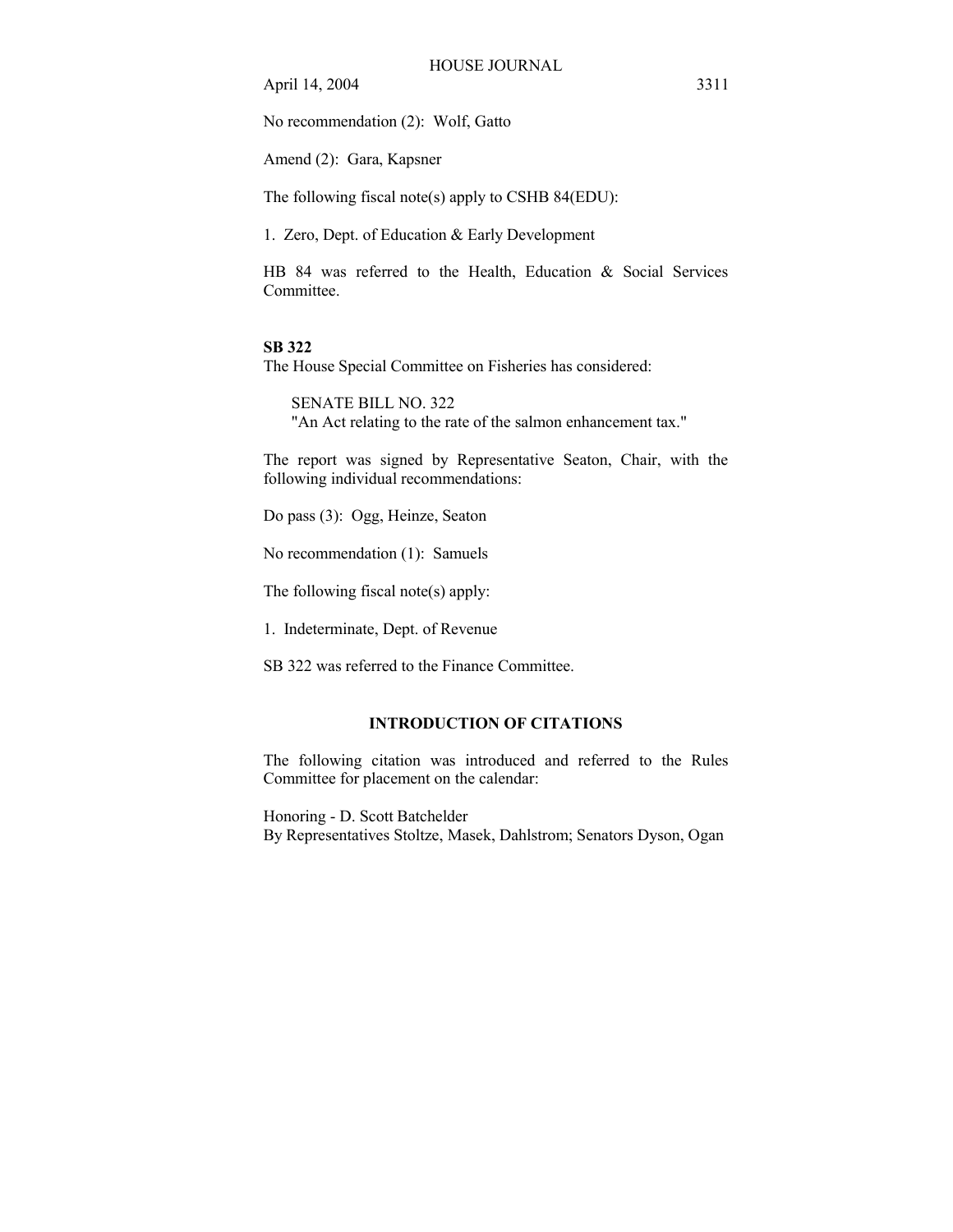## **CONSIDERATION OF THE DAILY CALENDAR**

## **SECOND READING OF HOUSE BILLS**

#### **HB 188**

The following was read the second time:

HOUSE BILL NO. 188

"An Act relating to the authority of the Department of Natural Resources to issue citations for certain skiing violations; relating to establishing a bail schedule for certain skiing violations and to procedures for issuing a citation for a skiing violation."

| RES RPT 5DP 2NR 1AM  | 2737 |
|----------------------|------|
| FN1: ZERO(CRT)       | 2737 |
| STA RPT 2DP 1DNP 4NR | 3043 |
| FN1: ZERO(CRT)       | 3044 |
| FN2: ZERO(DNR)       | 3044 |
|                      |      |

with the: Journal Page

\*\*The presence of Representative Gara was noted.

Representative Coghill moved and asked unanimous consent that HB 188 be considered engrossed, advanced to third reading, and placed on final passage. There being no objection, it was so ordered.

HB 188 was read the third time.

The question being: "Shall HB 188 pass the House?" The roll was taken with the following result:

HB 188 Third Reading Final Passage **YEAS: 31 NAYS: 6 EXCUSED: 1 ABSENT: 2**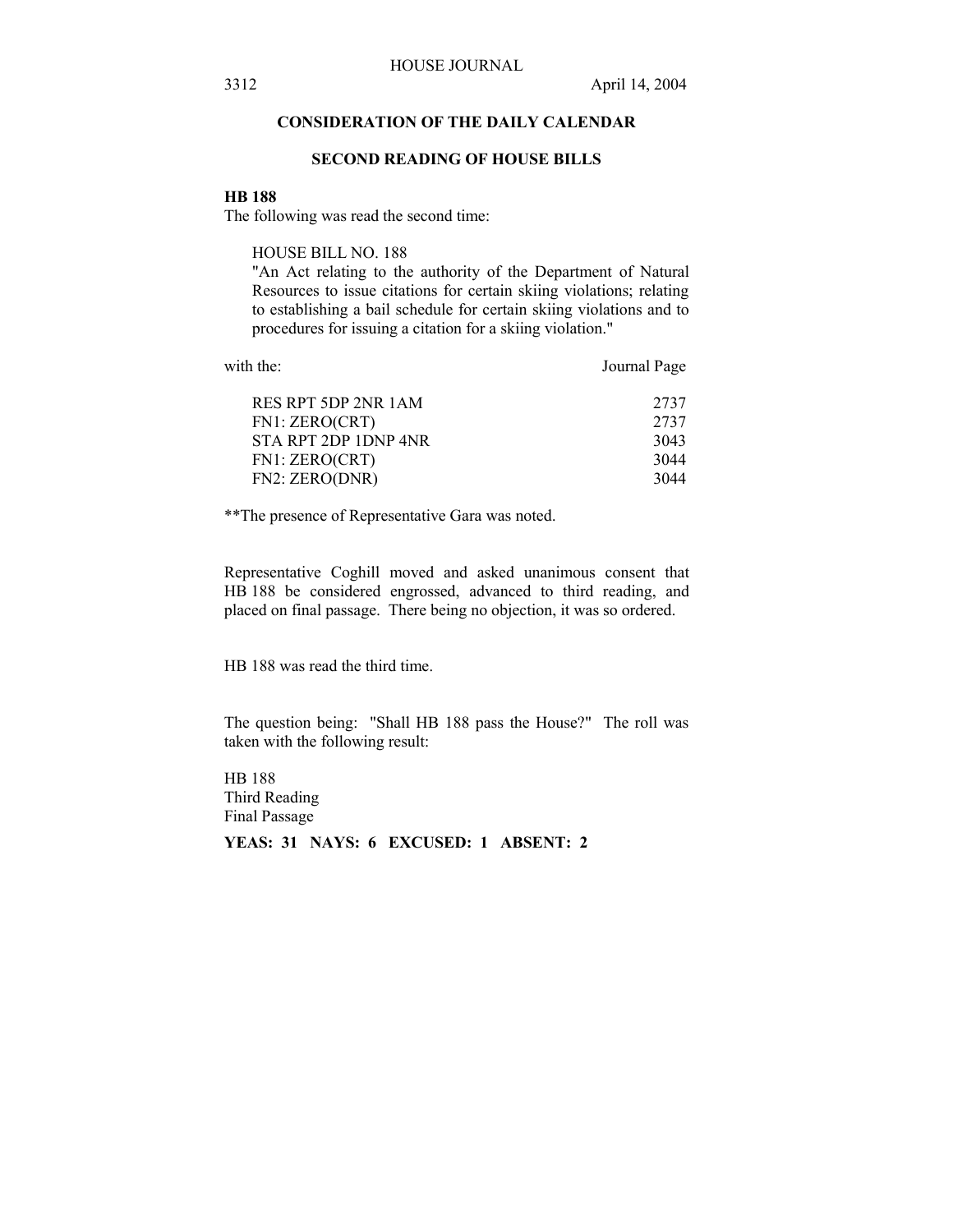Yeas: Anderson, Chenault, Cissna, Coghill, Crawford, Croft, Dahlstrom, Fate, Foster, Gara, Gruenberg, Guttenberg, Harris, Hawker, Heinze, Joule, Kapsner, Kerttula, Kohring, Kookesh, Kott, Lynn, Masek, Meyer, Morgan, Ogg, Rokeberg, Samuels, Seaton, Weyhrauch, Williams

Nays: Berkowitz, Gatto, Holm, McGuire, Stepovich, Stoltze

Excused: Wilson

Absent: Moses, Wolf

And so, HB 188 passed the House and was referred to the Chief Clerk for engrossment.

#### **HB 273**

The following was read the second time:

SPONSOR SUBSTITUTE FOR HOUSE BILL NO. 273 "An Act relating to the right of a parent to waive a child's claim of negligence against a provider of sports or recreational activities."

with the: Journal Page

| JUD RPT CS(JUD) NT 4DP 1NR | 3103 |
|----------------------------|------|
| FN1: ZERO(LAW)             | 3104 |

Representative Coghill moved and asked unanimous consent that the following committee substitute be adopted in lieu of the original bill:

CS FOR SPONSOR SUBSTITUTE FOR HOUSE BILL NO. 273(JUD)

"An Act relating to the right of a parent to waive an unemancipated child's claim of negligence against a provider of sports or recreational activities."

There being no objection, it was so ordered.

Amendment No. 1 was offered by Representative Berkowitz:

Page 2, line 24, following "participates": Insert "to the extent the waiver is otherwise valid"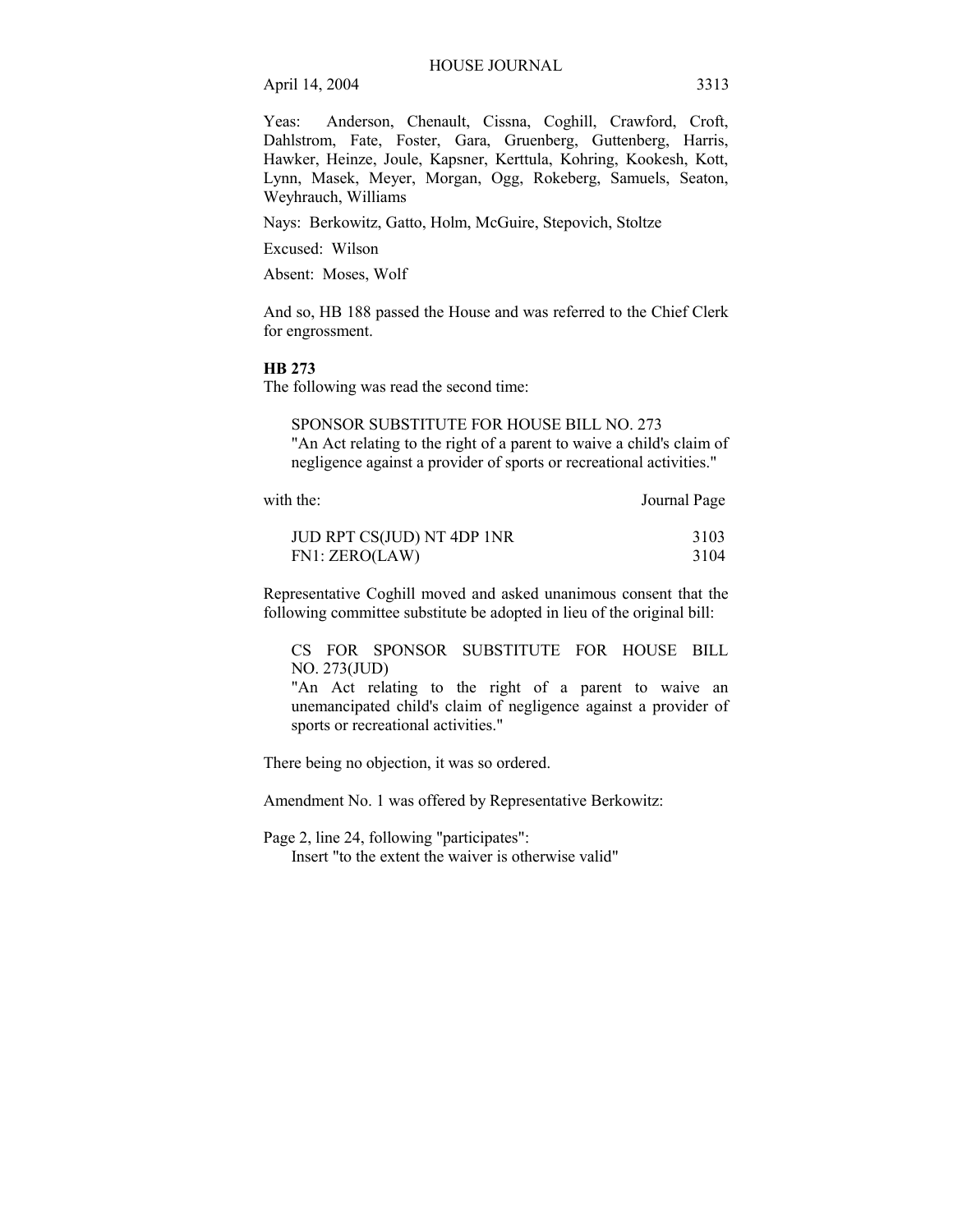Representative Berkowitz moved and asked unanimous consent that Amendment No. 1 be adopted.

Representative Coghill objected and withdrew the objection. There being no further objection, Amendment No. 1 was adopted.

Amendment No. 2 was offered by Representative Berkowitz:

```
Page 3, lines 5 - 6: 
Delete all material and insert: 
             "(D) a person who has a valid power of attorney 
   concerning the child; or"
```
Representative Berkowitz moved and asked unanimous consent that Amendment No. 2 be adopted.

Objection was heard and withdrawn. There being no further objection, Amendment No. 2 was adopted.

Representative Coghill moved and asked unanimous consent that CSSSHB 273(JUD) am be considered engrossed, advanced to third reading, and placed on final passage.

Objection was heard.

CSSSHB 273(JUD) am will advance to third reading on tomorrow's calendar.

## **SECOND READING OF SENATE BILLS**

## **SB 289**

The following was read the second time:

SENATE BILL NO. 289

"An Act extending the termination date of the special education service agency; and providing for an effective date."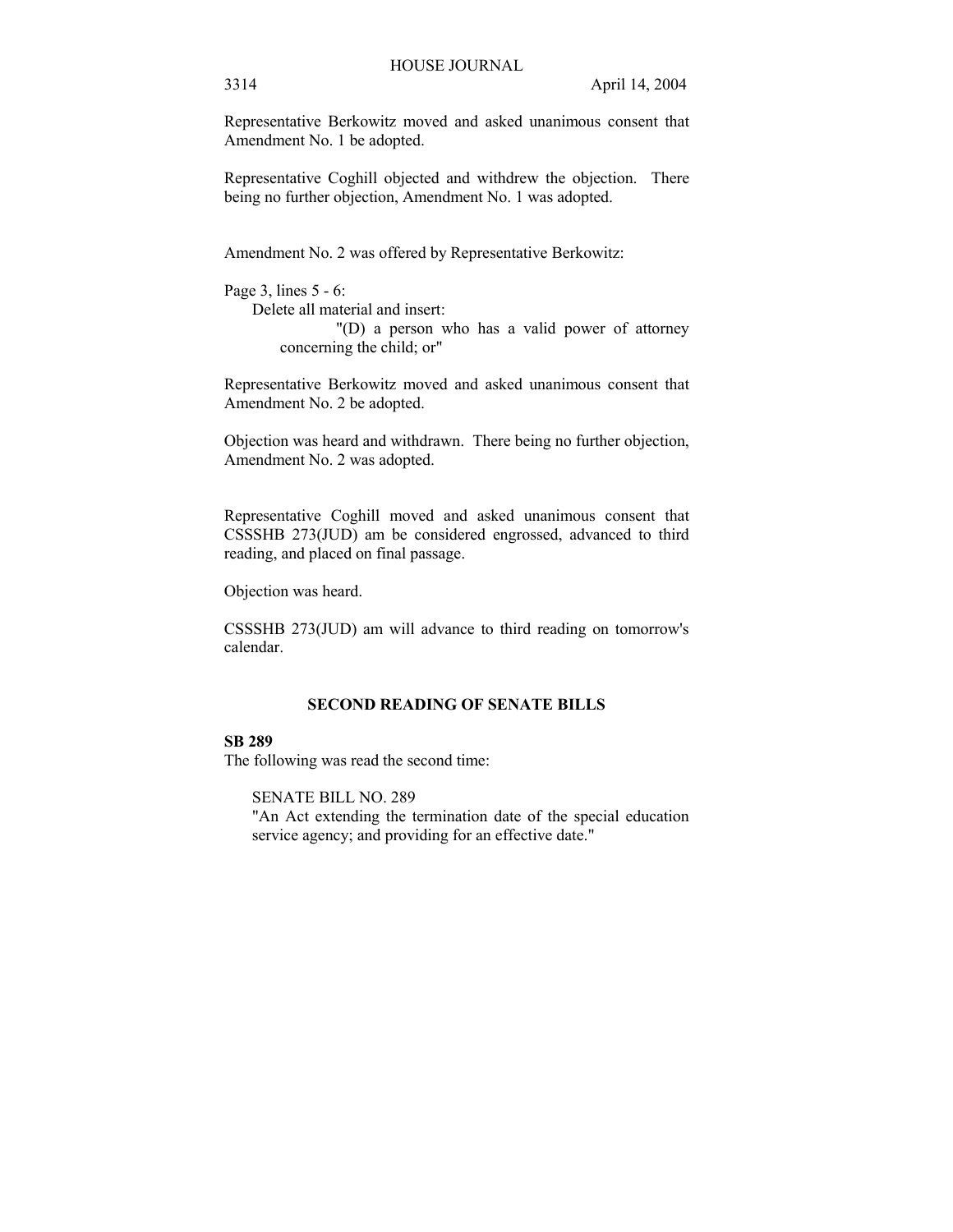with the: Journal Page

| EDU RPT 6DP     | 2937 |
|-----------------|------|
| FN1: ZERO(EED)  | 2938 |
| FIN RPT 4DP 4NR | 3252 |
| FN2: (EED)      | 3253 |

Representative Coghill moved and asked unanimous consent that SB 289 be considered engrossed, advanced to third reading, and placed on final passage. There being no objection, it was so ordered.

SB 289 was read the third time.

The question being: "Shall SB 289 pass the House?" The roll was taken with the following result:

SB 289 Third Reading Final Passage

#### **YEAS: 36 NAYS: 0 EXCUSED: 1 ABSENT: 3**

Yeas: Anderson, Berkowitz, Chenault, Cissna, Coghill, Crawford, Croft, Dahlstrom, Fate, Foster, Gara, Gatto, Gruenberg, Guttenberg, Hawker, Heinze, Holm, Joule, Kapsner, Kerttula, Kohring, Kott, Lynn, Masek, McGuire, Meyer, Morgan, Ogg, Rokeberg, Samuels, Seaton, Stepovich, Stoltze, Weyhrauch, Williams, Wolf

Excused: Wilson

Absent: Harris, Kookesh, Moses

And so, SB 289 passed the House.

Representative Coghill moved and asked unanimous consent that the roll call on the passage of the bill be considered the roll call on the effective date clause. There being no objection, it was so ordered.

SB 289 was signed by the Speaker and Chief Clerk and returned to the Senate.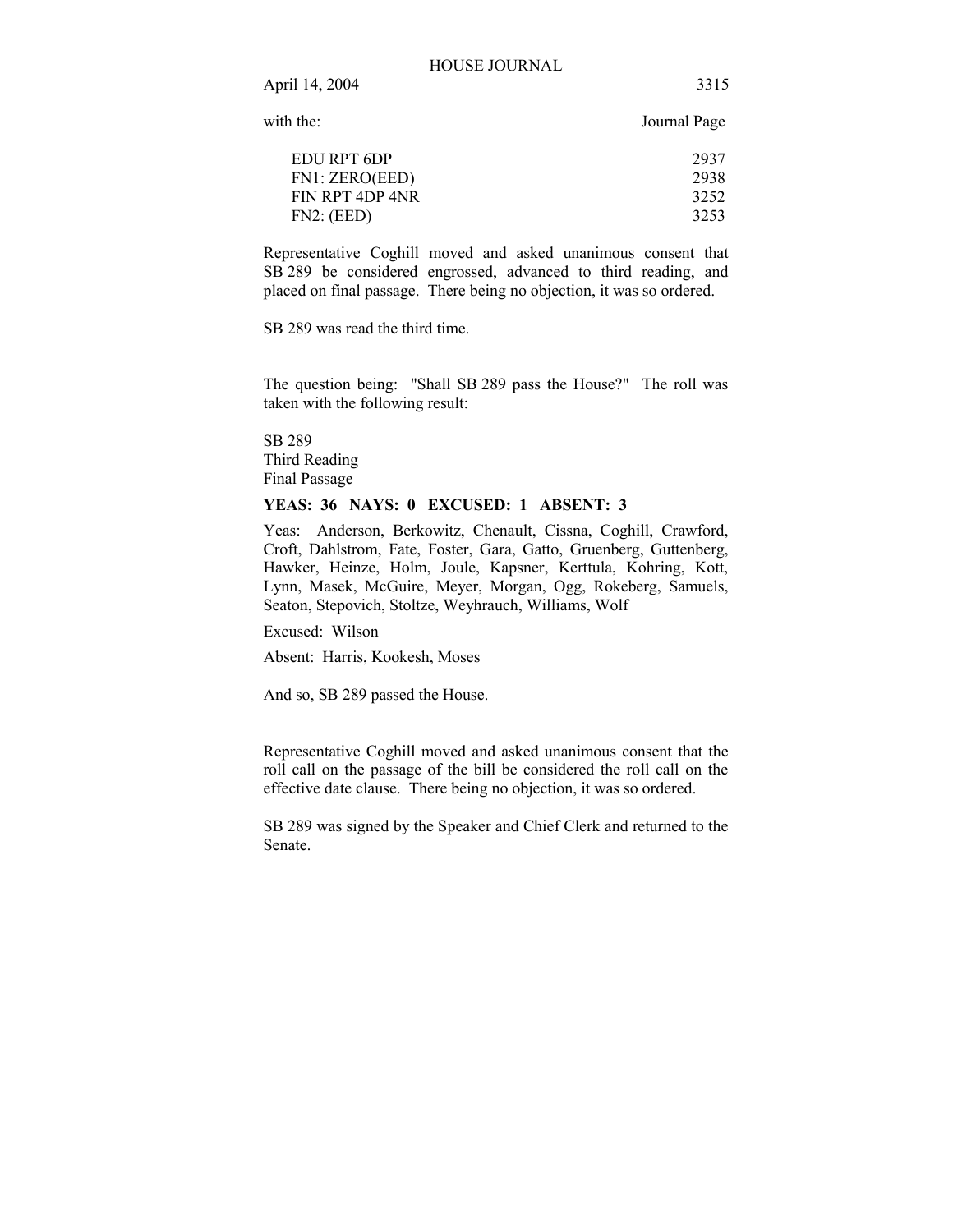## **SB 301**

The following was read the second time:

CS FOR SENATE BILL NO. 301(FIN)

"An Act relating to the Alaska Pioneers' Home and the Alaska Veterans' Home; relating to eligibility for admission to the Alaska Pioneers' Home and Alaska Veterans' Home; relating to the eligibility of residents for the Alaska Pioneers' Home and the Alaska Veterans' Home for general relief assistance; relating to state veterans' home facilities; making conforming amendments; and providing for an effective date."

with the: Journal Page

| MLV REFERRAL WAIVED                     | 3266 |
|-----------------------------------------|------|
| HES REFERRAL WAIVED                     | 3266 |
| FIN RPT HCS(FIN) 8DP                    | 3309 |
| SENATE LETTER OF INTENT WITH FIN REPORT | 3310 |
| FN1: (HSS)                              | 3310 |

Representative Coghill moved and asked unanimous consent that the following committee substitute be adopted in lieu of the original bill:

HOUSE CS FOR CS FOR SENATE BILL NO. 301(FIN) (same title)

There being no objection, it was so ordered.

Amendment No. 1 was offered by Representatives Gruenberg, Berkowitz, Weyhrauch, and Seaton:

Page 3, line 3, following "only": Delete "by the **voter's** [VOTER] notifying"

Insert "**if** [BY] the voter **notifies** [NOTIFYING]"

Representative Gruenberg moved and asked unanimous consent that Amendment No. 1 be adopted.

Objection was heard and withdrawn. There being no further objection, Amendment No. 1 was adopted.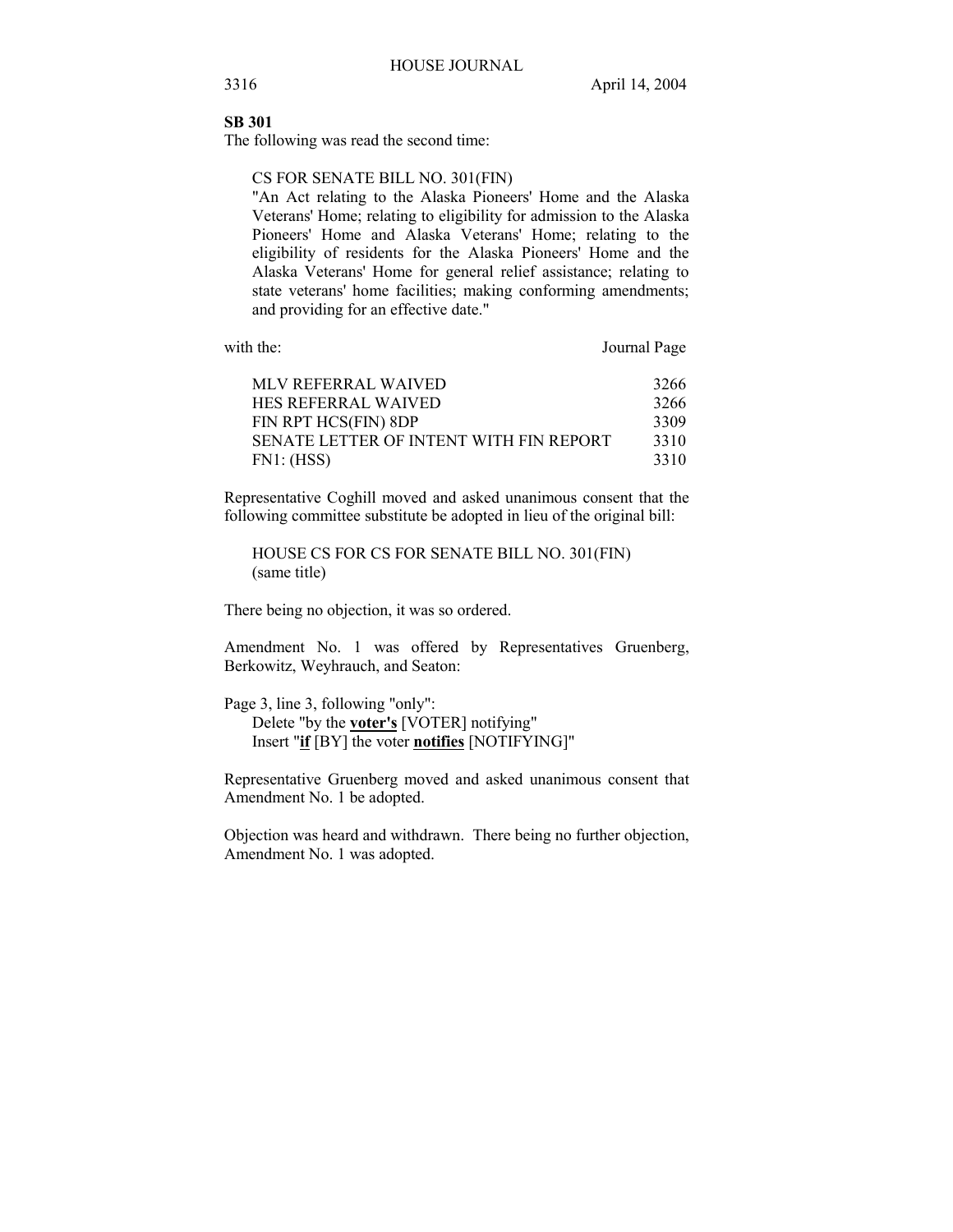Amendment No. 2 was offered by Representative Berkowitz:

Page 8, line 24: Delete "\$100" Insert "\$250"

Representative Berkowitz moved and asked unanimous consent that Amendment No. 2 be adopted.

Representative Stepovich objected.

Amendment to Amendment No. 2 was offered by Representative Rokeberg:

Delete "\$250" Insert "\$150"

Representative Rokeberg moved and asked unanimous consent that Amendment to Amendment No. 2 be adopted. There being no objection, it was so ordered.

Representatives Kerttula and Harris moved and asked unanimous consent that they be allowed to abstain from voting because of a conflict of interest. Objection was heard, and the members were required to vote.

The question being: "Shall Amendment No. 2 as amended be adopted?" The roll was taken with the following result:

HCS CSSB 301(FIN) am H Second Reading Amendment No. 2 as amended

#### **YEAS: 24 NAYS: 8 EXCUSED: 1 ABSENT: 7**

Yeas: Berkowitz, Cissna, Crawford, Croft, Dahlstrom, Gara, Gatto, Gruenberg, Guttenberg, Hawker, Joule, Kapsner, Kerttula, Kohring, Kookesh, Kott, Lynn, Masek, Morgan, Rokeberg, Samuels, Stoltze, Williams, Wolf

Nays: Chenault, Coghill, Foster, Harris, Meyer, Seaton, Stepovich, Weyhrauch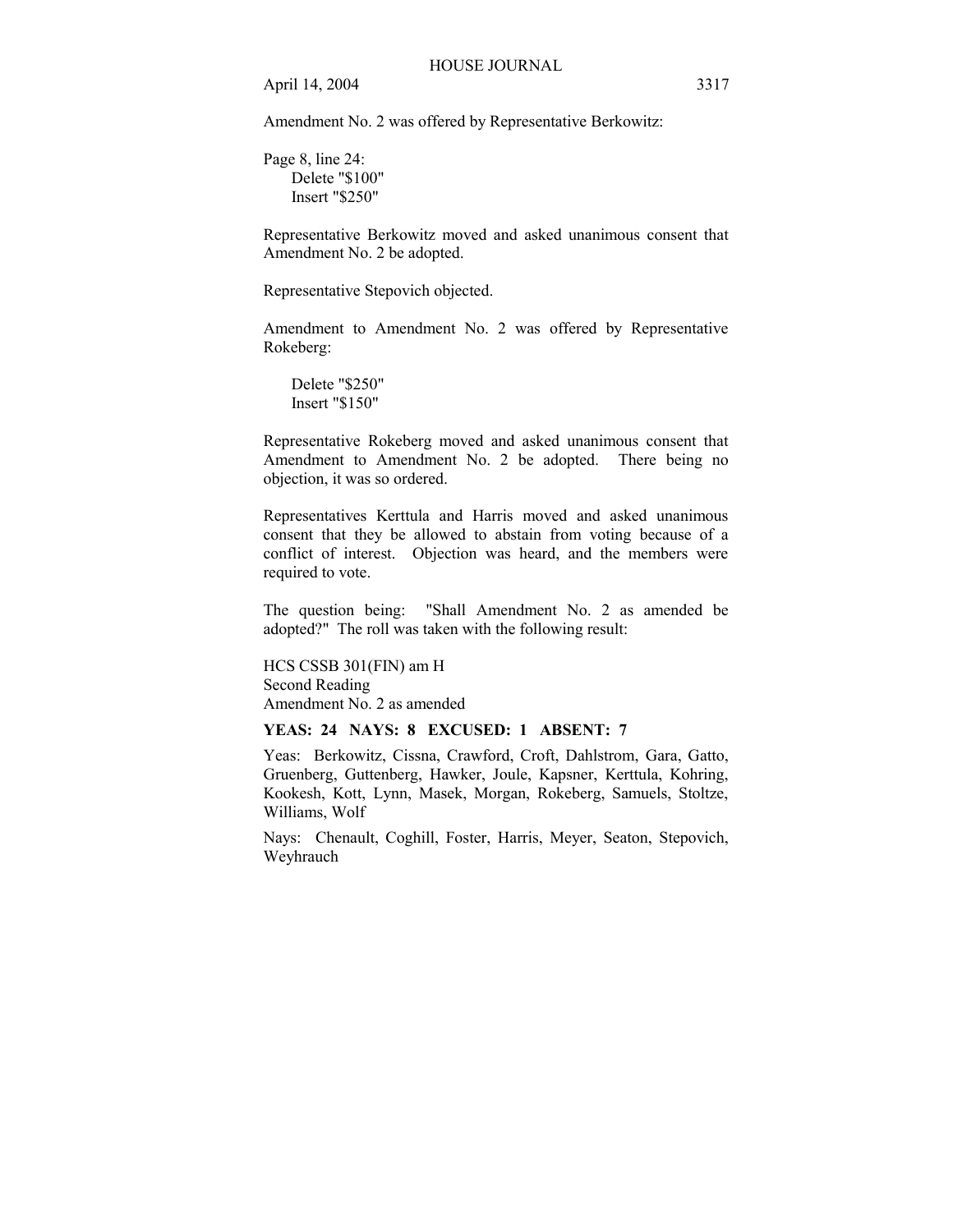Excused: Wilson

Absent: Anderson, Fate, Heinze, Holm, McGuire, Moses, Ogg

And so, Amendment No. 2 as amended was adopted.

Amendment No. 3 was offered by Representatives Lynn and Gara:

Page 8, following line 11:

Insert a new subsection to read:

 "(f) The department shall conduct, at least annually, an unannounced inspection of each site of the Alaska Pioneers' Home and the Alaska Veterans' Home to determine compliance of the facilities with all applicable laws and regulations."

Representative Lynn moved and asked unanimous consent that Amendment No. 3 be adopted.

Representative Stepovich objected.

The question being: "Shall Amendment No. 3 be adopted?" The roll was taken with the following result:

HCS CSSB 301(FIN) am H Second Reading Amendment No. 3

#### **YEAS: 35 NAYS: 3 EXCUSED: 1 ABSENT: 1**

Yeas: Berkowitz, Chenault, Cissna, Coghill, Crawford, Croft, Dahlstrom, Fate, Gara, Gatto, Gruenberg, Guttenberg, Harris, Hawker, Heinze, Holm, Joule, Kapsner, Kerttula, Kookesh, Kott, Lynn, Masek, McGuire, Meyer, Morgan, Moses, Ogg, Rokeberg, Samuels, Seaton, Stoltze, Weyhrauch, Williams, Wolf

Nays: Foster, Kohring, Stepovich

Excused: Wilson

Absent: Anderson

And so, Amendment No. 3 was adopted.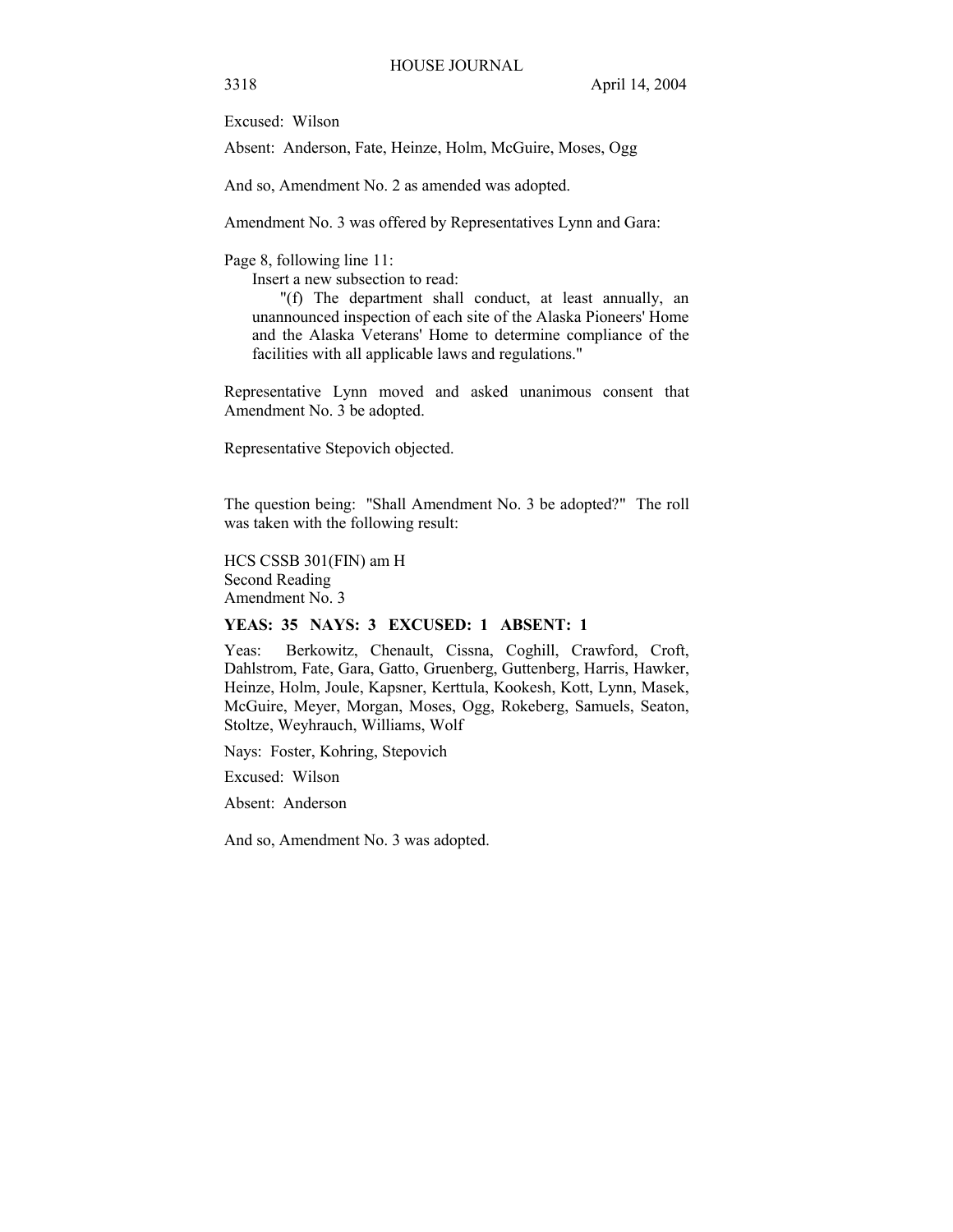Amendment No. 4 was offered by Representatives Rokeberg and Gruenberg:

Page 10, line 5: Delete "\$5,000" Insert "up to \$10,000"

Representative Rokeberg moved and asked unanimous consent that Amendment No. 4 be adopted.

There being no objection, it was so ordered.

Amendment No. 5 was offered by Representative Gruenberg:

Page 9, line 14: Delete "\$100" Insert "\$150"

Representative Gruenberg moved and asked unanimous consent that Amendment No. 5 be adopted. There being no objection, it was so ordered.

Representative Coghill moved and asked unanimous consent that HCS CSSB 301(FIN) am H be considered engrossed, advanced to third reading, and placed on final passage. There being no objection, it was so ordered.

HCS CSSB 301(FIN) am H was read the third time.

The question being: "Shall HCS CSSB 301(FIN) am H pass the House?" The roll was taken with the following result:

HCS CSSB 301(FIN) am H Third Reading Final Passage **YEAS: 38 NAYS: 1 EXCUSED: 1 ABSENT: 0**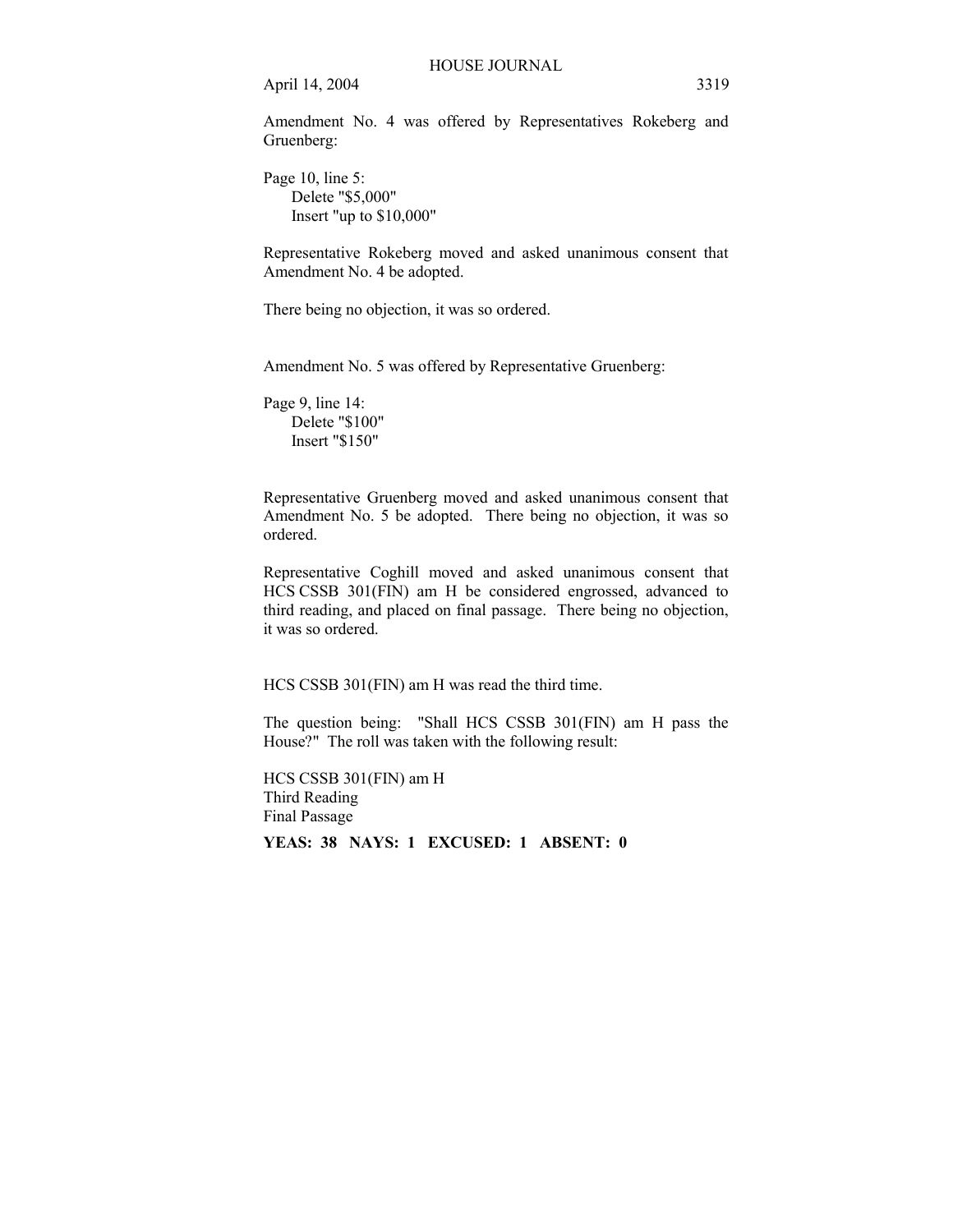Yeas: Anderson, Berkowitz, Chenault, Cissna, Coghill, Crawford, Croft, Dahlstrom, Fate, Foster, Gara, Gatto, Gruenberg, Guttenberg, Harris, Hawker, Heinze, Holm, Joule, Kapsner, Kerttula, Kookesh, Kott, Lynn, Masek, McGuire, Meyer, Morgan, Moses, Ogg, Rokeberg, Samuels, Seaton, Stepovich, Stoltze, Weyhrauch, Williams, Wolf

Nays: Kohring

Excused: Wilson

And so, HCS CSSB 301(FIN) am H passed the House.

Representative Coghill moved and asked unanimous consent that the roll call on the passage of the bill be considered the roll call on the effective date clause. There being no objection, it was so ordered.

The following letter of intent for HCS CSSB 301(FIN) am H was offered by Representatives Gara, Crawford, Kerttula, Stoltze, and Guttenberg:

"It is the intent of the legislature that this bill shall not reduce the number of non-veteran Pioneers' Home residents living in the Pioneers' Homes statewide."

Representative Gara moved and asked unanimous consent that the House adopt the letter of intent. There being no objection, it was so ordered.

Representative Coghill moved and asked unanimous consent that the House adopt the Senate letter of intent (Senate Journal page 2364). There being no objection, it was so ordered.

Representative Harris gave notice of reconsideration of the vote on HCS CSSB 301(FIN) am H.

### **UNFINISHED BUSINESS**

### **HB 364**

The Speaker removed the Finance Committee referral for the following: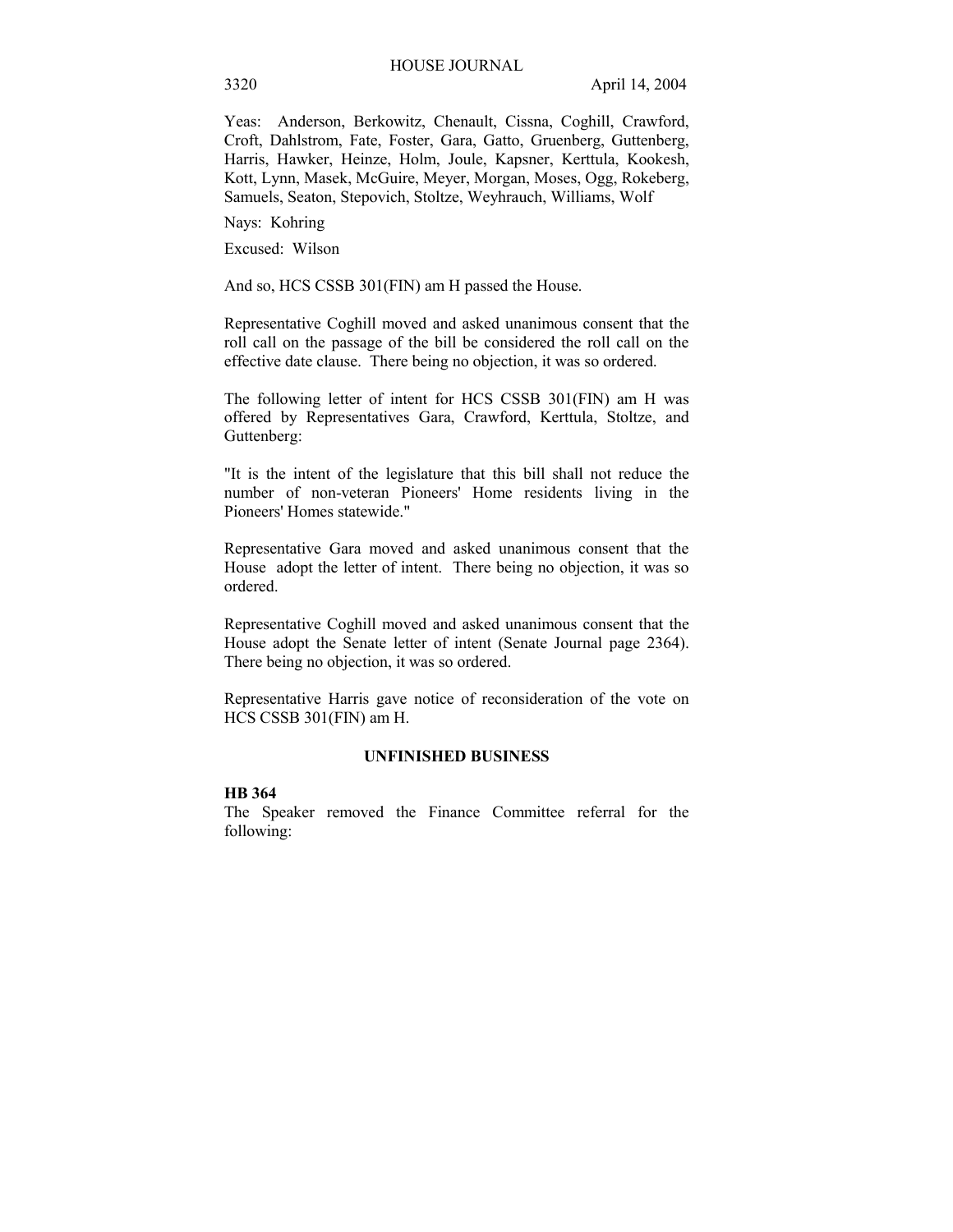## SPONSOR SUBSTITUTE FOR HOUSE BILL NO. 364

"An Act establishing a moratorium on the issuance of state shallow natural gas leases in the vicinity of Kachemak Bay, and precluding the commissioner of natural resources from reissuing or otherwise extending leases within the moratorium area if the leases fail to produce gas in paying quantities within the terms of the lease or if there is a breach of a term or condition of the lease; and providing for an effective date."

SSHB 364 is in the Resources Committee.

Representative Coghill moved and asked unanimous consent that the following members be excused from a call of the House. There being no objection, the members were excused as noted:

Representative Weyhrauch - from 10:00 a.m., April 15 to 7:00 a.m., plane time, April 16, 2004

Representative Croft - from 11:00 a.m., April 15 to 9:00 p.m., plane time, April 18, 2004

Representative Heinze - from 7:00 p.m., April 16 to 9:00 p.m., plane time, April 18, 2004

Representative Holm - from 7:00 p.m., April 16 to 10:00 a.m., plane time, April 19, 2004

Representative Williams - from 9:00 a.m., April 16 to 10:00 p.m., plane time, April 18, 2004

## **HB 443**

The Speaker waived the Finance Committee referral for the following at the request of Representative Williams, Co-chair:

## HOUSE BILL NO. 443

"An Act relating to eligibility of nurses for the teachers' and nurses' housing loan program of the Alaska Housing Finance Corporation."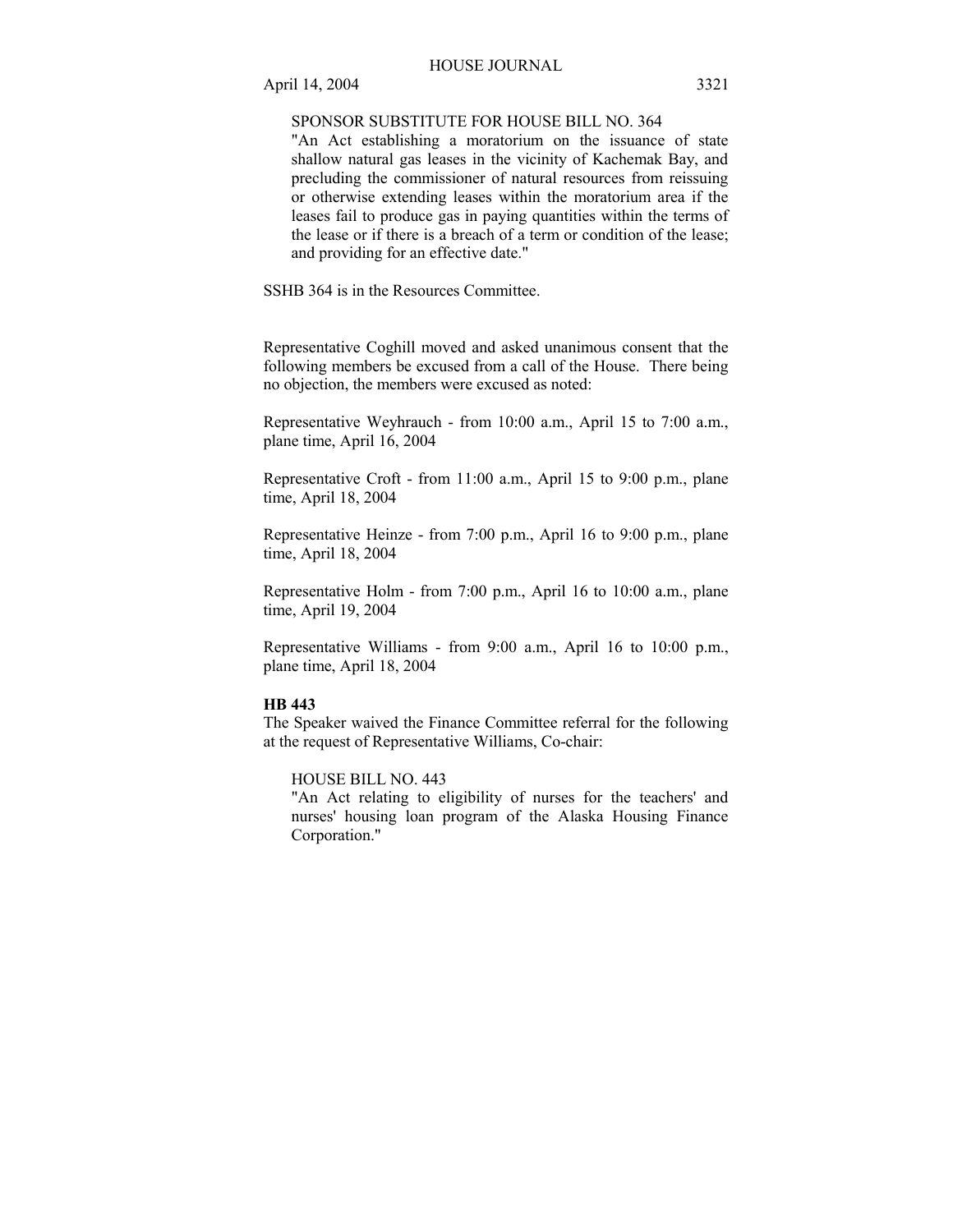HB 443 was removed from the Finance Committee and referred to the Rules Committee for placement on the calendar.

#### **SB 289**

Representatives Lynn, Stoltze, and Gatto added their names as cross sponsors to:

SENATE BILL NO. 289

"An Act extending the termination date of the special education service agency; and providing for an effective date."

#### **ENGROSSMENT**

## **HB 188**

HB 188 was engrossed, signed by the Speaker and Chief Clerk and transmitted to the Senate for consideration.

## **ENROLLMENT**

## **HB 397**

The following was enrolled, signed by the Speaker and Chief Clerk, President and Secretary of the Senate, and the engrossed and enrolled copies were transmitted to the Office of the Governor at 9:50 a.m., April 14, 2004:

SENATE CS FOR CS FOR HOUSE BILL NO. 397(JUD) "An Act relating to defense contacts with and recordings of statements of victims and witnesses of sexual offenses."

## **ANNOUNCEMENTS**

House committee schedules are published daily under separate cover.

The following meetings today have been changed as indicated:

Judiciary Committee CHANGED TO: 1:30 p.m., 4/14